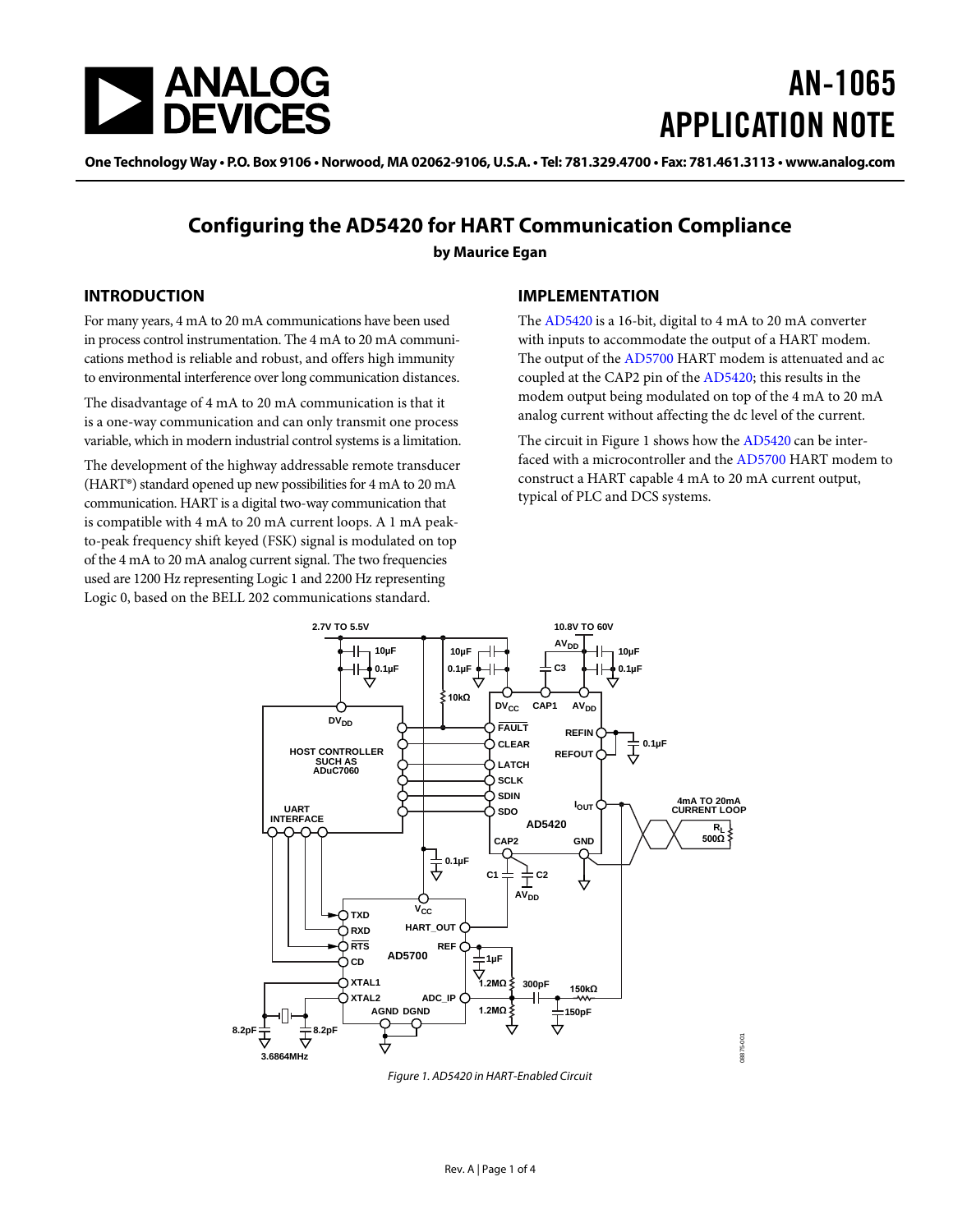#### **DETERMINING THE VALUES OF C1 AND C2**

There are three unvalued capacitors shown in the circuit in [Figure 1:](#page-0-0) C1, C2, and C3. C1 and C2 determine the scaling and coupling of the HART modem output to th[e AD5420](http://www.analog.com/AD5420) input. C3 is discussed later.

The output of the modem is a FSK signal consisting of 1200 Hz and 2200 Hz shift frequencies. This signal must translate to a 1 mA peak-to-peak current signal. To achieve a 1 mA peak-to-peak current, the signal amplitude at the CAP2 pin must be 48 mV peak-to-peak. Assuming that the modem output amplitude is 500 mV peak-to-peak, its output must be attenuated by 500/48 = 10.42. The values of the C1 and C2 capacitors can be expressed as follows:

$$
\frac{C_1 + C_2}{C_1} = 10.42
$$

From this equation

$$
\frac{C_2}{C_1} = 9.42\tag{1}
$$

In determining the absolute values of the capacitors, ensure that the FSK output from the modem is passed undistorted. Thus, the bandwidth presented to the modem output signal must pass 1200 Hz and 2200 Hz frequencies.



*Figure 2. View of AD5420 Internal Circuitry*

<span id="page-1-0"></span>Note that in [Figure 2](#page-1-0) the external capacitors, C1 and C2, along with R1 and R2 form a high-pass filter with a cut-off frequency of

$$
F_C = \frac{1}{2 \times \pi \times (R1 + R2) \times (C1 + C2)}
$$

Choosing a high pass cut-off frequency of 500 Hz

$$
CI + C2 = \frac{1}{2 \times \pi \times (4k\Omega + 12.5k\Omega) \times 500} = 19.3 \text{ nF}
$$
 (2)

Using Equation 1 and Equation 2, one can determine that

```
C1 = 1.85nF
```
*C2* = 17.45nF

These values are theoretical, and approximate values with a similar ratio work equally as well, since the amplitude of the HART signal received across a 500  $\Omega$  load can be within the range of 400 mV p-p to 600mV p-p. The following measurements were made with values  $C1 = 2.2$  nF and  $C2 = 22$  nF.

[Figure 3](#page-1-1) shows the individual 1200 Hz and 2200 Hz shift frequencies measured across a 500  $\Omega$  load resistor. The waveforms have amplitudes of approximately 500 mV p-p.



<span id="page-1-1"></span>*Figure 3. 1200 Hz and 2200 Hz Waveforms Measured Across a 500 Ω Load*

### **HART COMPLIANCE**

For the circuit in [Figure 1](#page-0-0) to be HART compliant, it must meet the HART physical layer specifications. There are numerous physical layer specifications included in the HART specification documents; however, with regard to the AD5420, the two specifications that are most important are output noise during silence and analog rate of change.

#### *Output Noise During Silence*

When a HART device is not transmitting (silent), it should not couple noise onto the network in the HART extended frequency band. Excessive noise may interfere with reception of HART signals by the device itself or other devices on the network.

The voltage noise measured across a 500  $\Omega$  load must contain no more than 2.2 mV rms of combined broadband and correlated noise in the extended frequency band. The noise is measured with the circuit shown in [Figure 4.](#page-2-0) The circuit includes a HCF\_TOOL-31 filter available from the HART Communication Foundation. The loop current is set at 12 mA. No discernable differences in noise were measured with other current values.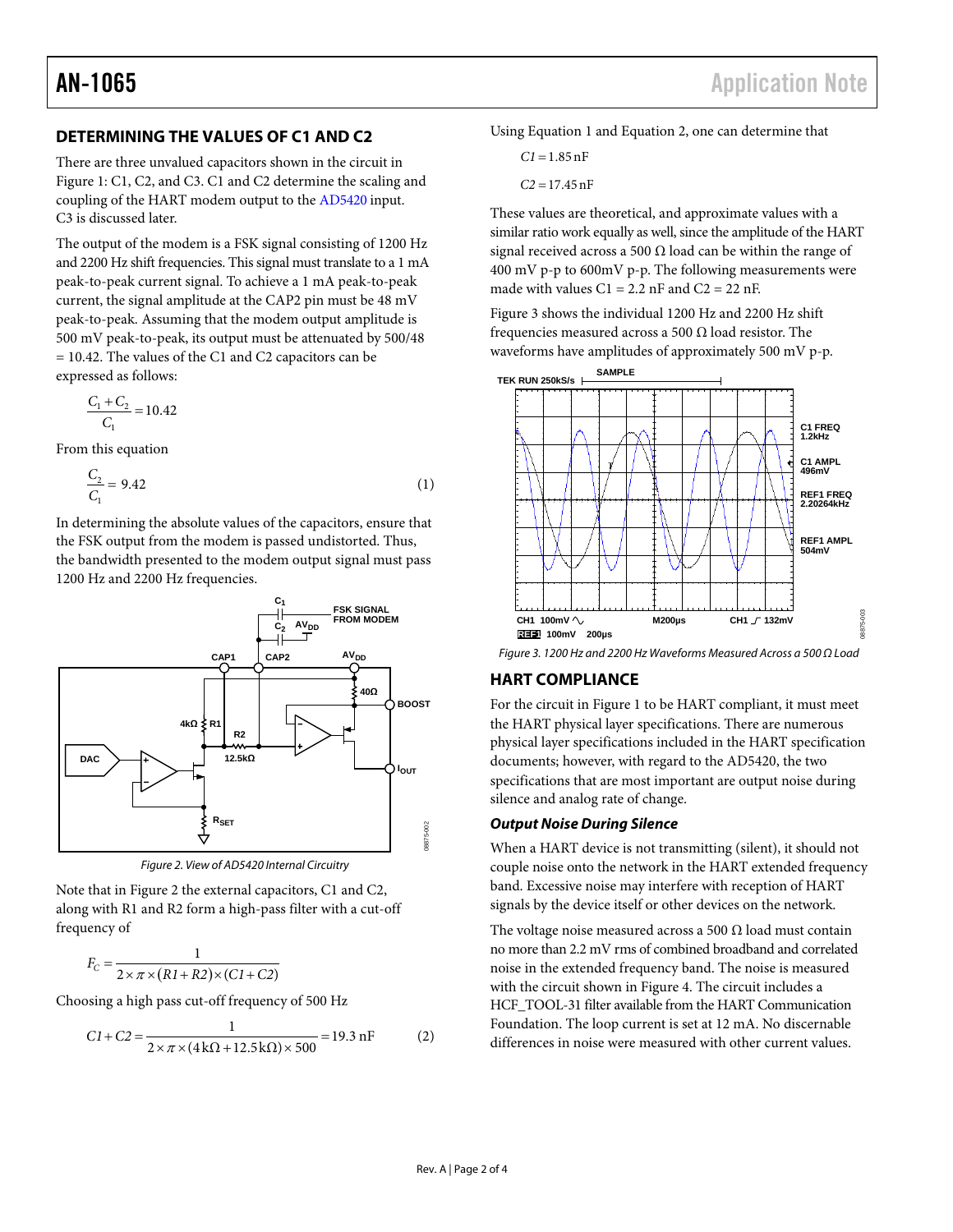<span id="page-2-0"></span>

*Figure 4. Measuring Noise During Silence*

[Figure 5](#page-2-1) shows the noise measured using the peak detect feature of a digital oscilloscope. The measurement displayed is 4.128 mV rms. The digital test filter has a gain of 10, thus, this measurement should be divided by 10 to give a measurement result of 0.4128 mV rms.

As a means of supporting this measurement, the noise was also measured using an Agilent 3458A true rms meter where the measurement result was 0.085 mV rms, much less than the oscilloscope measurement. However, if the oscilloscope is set to normal sample mode, the result is 0.07 mV rms, as shown in [Figure 6.](#page-2-2) The worst-case measurement of 0.4128 mV is well below the requirement of 2.2 mV rms.



<span id="page-2-1"></span>*Figure 5. Noise at Output of HART Filter, Oscilloscope in Peak Detect Mode*



08875-004

*Figure 6. Noise at Output of HART Filter, Oscilloscope in Sample Mode*

#### <span id="page-2-2"></span>*Analog Rate of Change*

This specification ensures that when a device regulates current, the maximum rate of change of analog current does not interfere with HART communications. Step changes in current disrupt HART signalling. The test circuit is shown in Figure 4. For this test, the [AD5420](http://www.analog.com/AD5420) is programmed to output a cyclic waveform switching from 4 mA to 20 mA with no delay at either value to ensure the maximum rate of change. To meet the HART specifications, the waveform at the output of the filter must not exhibit a peak voltage greater than 150 mV. Meeting this requirement ensures that the maximum bandwidth of the analog signalling is within the specified dc to 25 Hz frequency band.